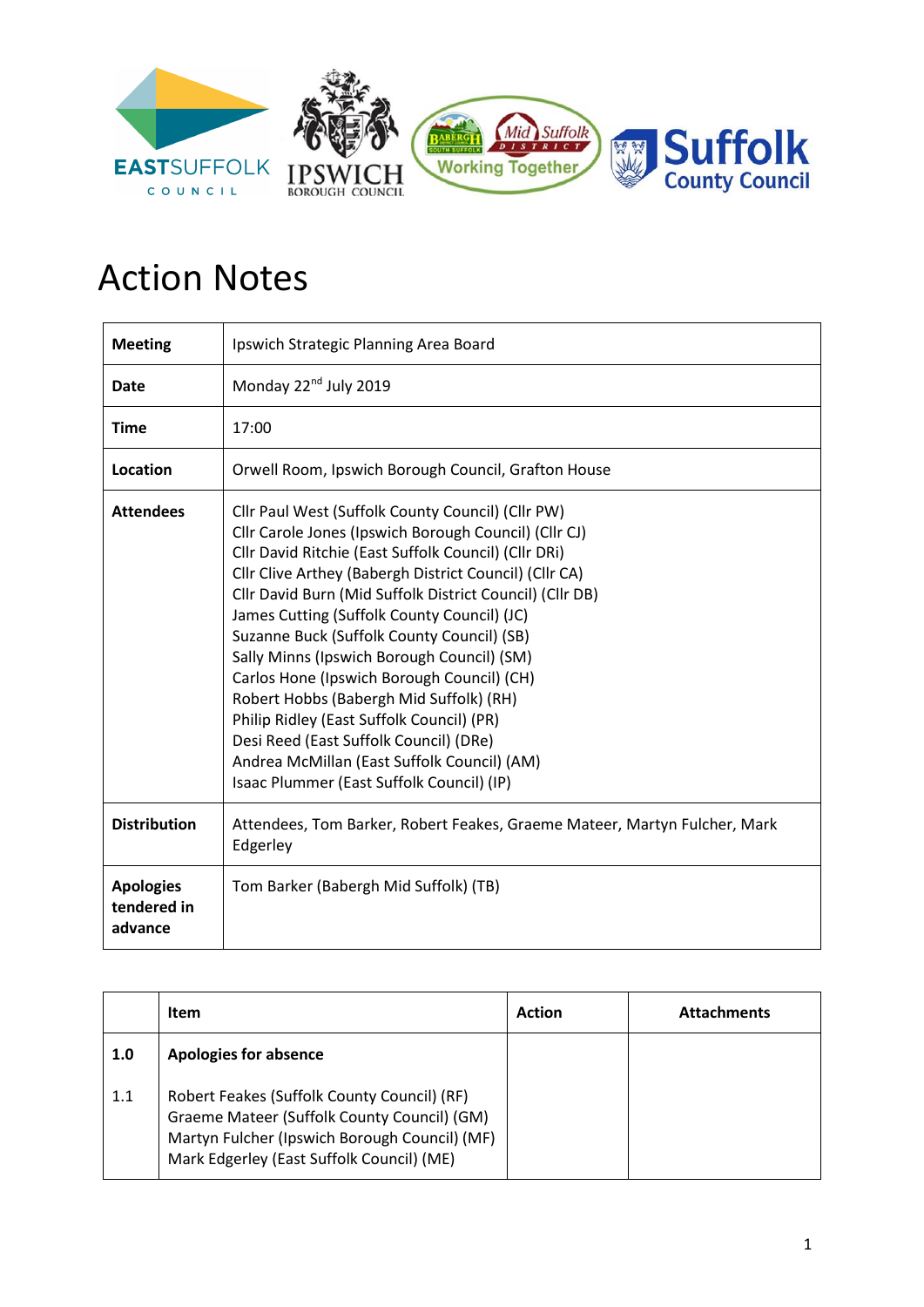| 2.0 | <b>Action Notes from March Board meetings</b>                                                                                                                                                                                                                                        | Draft ISPA Board Action<br>Notes 13 <sup>th</sup> March 2019 |
|-----|--------------------------------------------------------------------------------------------------------------------------------------------------------------------------------------------------------------------------------------------------------------------------------------|--------------------------------------------------------------|
| 2.1 | All in agreement that action notes were<br>accurate.                                                                                                                                                                                                                                 | Draft ISPA Board Action<br>Notes 20 <sup>th</sup> March 2019 |
| 3.0 | <b>Terms of Reference</b>                                                                                                                                                                                                                                                            | Draft Revised Terms of<br>Reference (July 2019)              |
| 3.1 | AM took ISPA Board members through the<br>updates proposed to the Terms of Reference<br>since the March 2019 ISPA Board meeting. AM<br>highlighted the following updates:<br>Replacing 'Suffolk Coastal District Council' with<br>'East Suffolk Council' throughout the<br>document. |                                                              |
| 3.2 | Secretariat role will be undertaken by East<br>Suffolk Council. The Secretariat role will be<br>reviewed at 31st March 2021.                                                                                                                                                         |                                                              |
| 3.3 | Notes from the ISPA Board meetings will<br>continue to be published on the ISPA webpage.                                                                                                                                                                                             |                                                              |
| 3.4 | CJ explained that the Terms of Reference acts<br>as important evidence of an up to date<br>agreement across the ISPA.                                                                                                                                                                |                                                              |
| 3.5 | Discussion was had around including set times<br>for officer meetings prior to ISPA Board<br>meetings in the Terms of Reference, however<br>the Board agreed that this was not necessary.                                                                                            |                                                              |
| 3.6 | The revised Terms of Reference were agreed.                                                                                                                                                                                                                                          |                                                              |
| 4.0 | <b>Local Plan updates</b>                                                                                                                                                                                                                                                            |                                                              |
| 4.1 | RH informed that the Babergh and Mid Suffolk<br>Joint Local Plan Preferred Options (Regulation<br>18) is currently out for consultation. The<br>consultation will run for 10 weeks, closing at<br>4pm Monday 30 <sup>th</sup> September 2019.                                        |                                                              |
| 4.2 | SM informed the Ipswich Final Draft Local Plan<br>(Regulation 19) will go to full council on 3/9/19<br>followed by a consultation. IBC are aiming to<br>submit document to PINS in March 2020.                                                                                       |                                                              |
| 4.3 | DRe informed that the Suffolk Coastal Local<br>Plan was submitted for examination on<br>29/3/19. Hearing statements are currently<br>being prepared ahead of the hearing sessions<br>that will run between 20/8/19 and 20/9/19.                                                      |                                                              |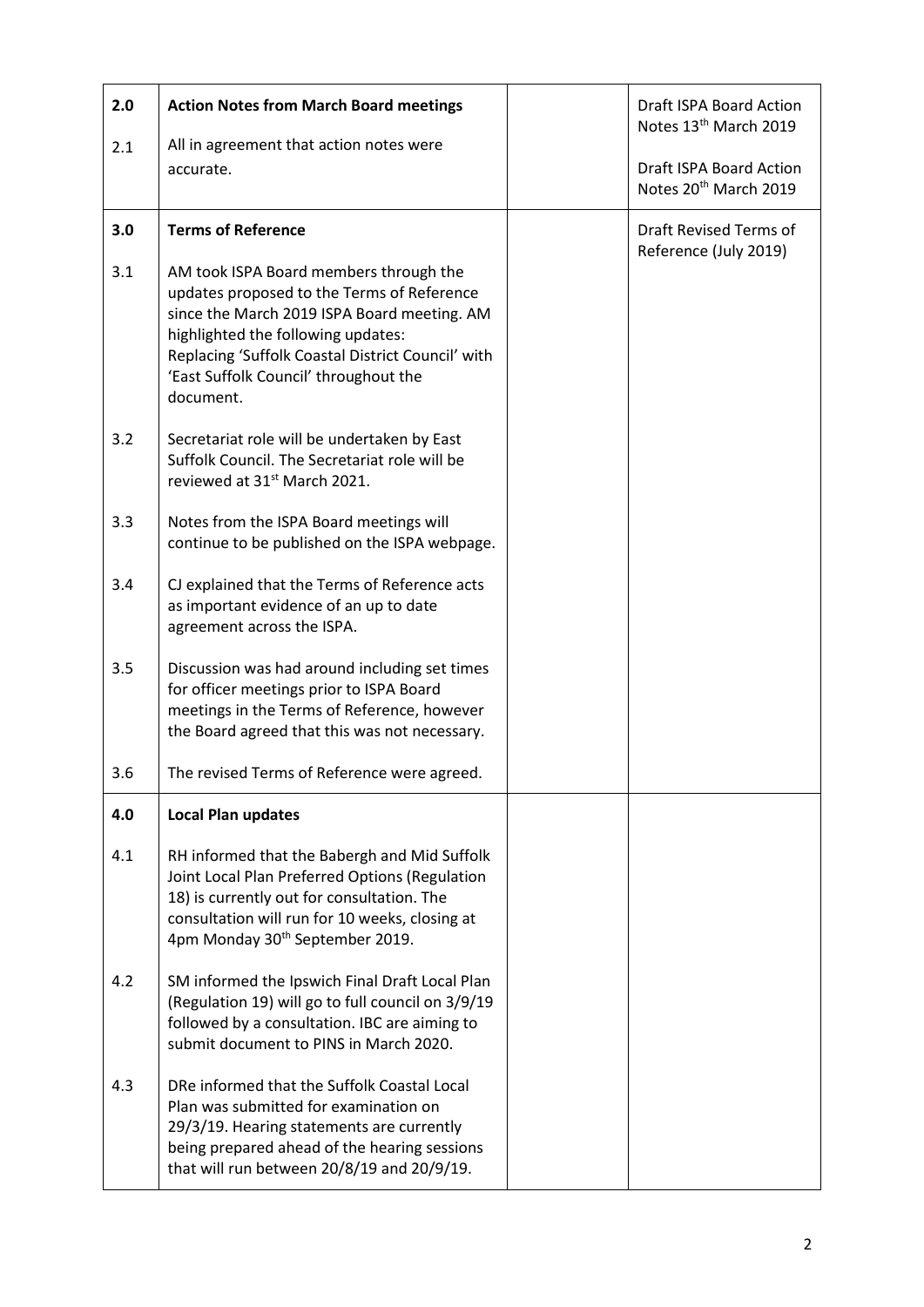|     | Phillip Lewis has been appointed as the<br>Inspector for the examination.                                                                                                                                                                                                                                                                                                              |  |
|-----|----------------------------------------------------------------------------------------------------------------------------------------------------------------------------------------------------------------------------------------------------------------------------------------------------------------------------------------------------------------------------------------|--|
| 4.4 | JC informed that Suffolk County Council are<br>waiting for the Inspector's report for the<br>Suffolk Minerals and Waste Plan. A period of<br>consultation on modifications will then follow.                                                                                                                                                                                           |  |
| 4.5 | Cllr CJ raised a question around the alignment<br>of each authority's progress with their Local<br>Plans. DRe explained that although the<br>timetables were not fully aligned, the<br>authorities are aligned in terms of production<br>of evidence and addressing cross boundary<br>matters.                                                                                         |  |
| 5.0 | <b>Transport Assessment and Mitigation</b>                                                                                                                                                                                                                                                                                                                                             |  |
| 5.1 | SB presented an overview to the Board of the<br>work that Suffolk County Council have been<br>undertaking around transport modelling and<br>mitigation through modal shift, junction<br>improvements and other measures. SB covered<br>the following points:                                                                                                                           |  |
| 5.2 | The need for additional work to provide<br>clarification on the identification of mitigation<br>measures to address the impacts of growth on<br>the capacity of the highways network has been<br>identified, to take forward the conclusions of<br>earlier transport modelling, particularly in<br>relation to impacts of growth on junction<br>capacity in and around Ipswich.        |  |
| 5.3 | The further work focuses on modelling the<br>potential outcomes from a realistic modal shift,<br>and considers the impacts on the network in<br>both 2026 and 2036.                                                                                                                                                                                                                    |  |
| 5.4 | The results show that with modal shift<br>adjustments applied, there are still anticipated<br>to be junctions and links at or over capacity,<br>which is likely to increase in the period $2026 -$<br>2036, and that, therefore, a more significant<br>change is needed in relation to mitigation to<br>reduce the volumes of vehicle traffic on the<br>network in and around Ipswich. |  |
| 5.5 | SB outlined the anticipated measures that<br>would be needed to address peak hour<br>congestion from commuting, as a package of<br>measures. The measures discussed include: a                                                                                                                                                                                                         |  |